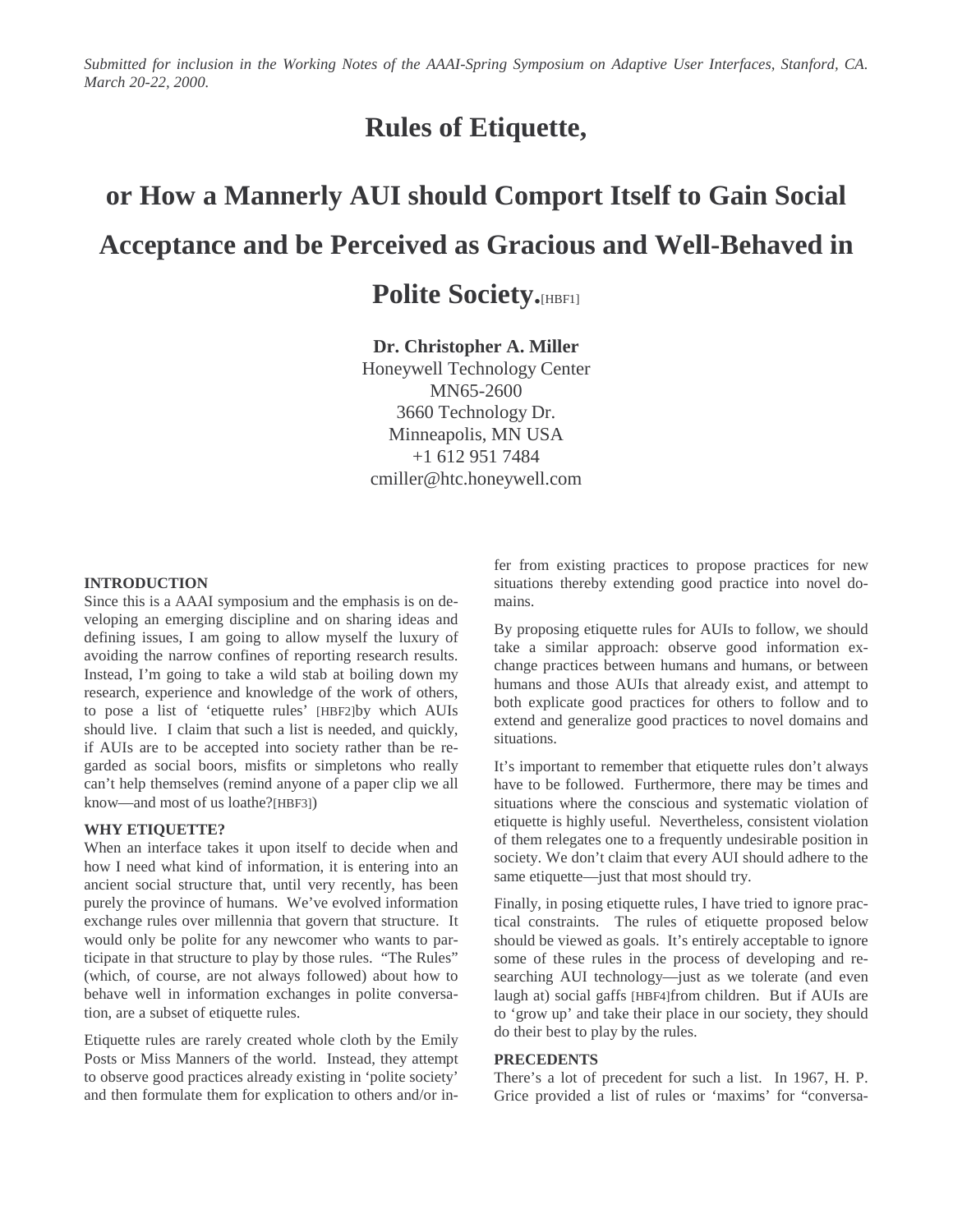tional implicature"—by which he meant, how to decide which of the set of grammatically correct statements that could be made at any point in a specific conversation should be ruled in or out by a well-intentioned, cooperative conversant. These still serve as good guidelines for any form of information exchange. These include (Grice, 1975):

- *Maxims of Quantity*: Make your contribution as informative as is required for the current purpose of the exchange, but not moreso.
- *Maxims of Quality*: Make your contribution true. Don't say [as true] what you know to be false. Don't say [as true] that for which you lack adequate evidence.
- *Maxims of Relation*: Be relevant [contribute to the advancement of the current conversational goals].
- *Maxims of Manner*: Be perspicuous—avoid obscurity of expression, avoid ambiguity, avoid prolixity[HBF5], be orderly.

One of the first large-scale applied AUI projects, the Lockheed and the USAF's Pilot's Associate program, began their effort by drafting and agreeing upon a set of 10 commandments for good behavior from their associate in the fighter piloting domain. This list was summarized in two 'super-commandments': (1) The Pilot is always in charge, and (2) The effort required of the pilot to control the associate must be less than the effort saved by the associate.

My own recent work on the Rotorcraft Pilot's Associate program took the notion of the behaviors a bit further and asked pilots and engineers to weight, using Saaty's (1977) paired comparison technique, the relative importance of each of several behaviors that the raters had previously agreed were design goals for the Cockpit Information Manager (CIM). The results of these ratings are included in Miller, 1999. Furthermore, we then designed the CIM to make use of these ratings to perform behavioral tradeoffs in determining when, whether and how to adapt interface behaviors (see Miller, 1999 for a description). A tactic which not only seemed to have resulted[HBF6] in good user acceptance, even when the system made mistakes, but also provided a ready-made approach to tunability according to individual user preferences.

#### **MY LIST**

Here's my tentative list [HBF7]of etiquette rules for AUIs, based on and generalizing the precedent lists described above and attempting to fold in lessons learned from mine [HBF8]and others' experiences. As discussed below, this list is evolving and changing. It is intended to provoke discussion more [HBF9]

- 1. Make many, many correct conversational moves for every error made
- 2. Make it very, very easy to override and correct your

errors

- 3. Know [HBF10]when you are wrong—the easiest way to do this is to let the human tell you—and then get out of the way.
- 4. Don't make the same mistake[HBF11] twice
- 5. Don't show off—Just because you can do something, doesn't always mean you should.
- 6. Be able to talk explicitly about what you're doing and why—humans spend a lot of time in metacommunication[HBF12] activities facilitating coordination, especially in distributed work environments.
- 7. Make use of multiple modalities and information exchange channels redundantly; understand the implications of your communications on *all* the levels on which it operates.
- 8. Don't assume every user is the same—be sensitive to and adapt to individual, cultural, social, contextual differences
- 9. Be aware of what the user knows—especially if s/he knows it because you recently conveyed it (i.e., don't repeat yourself).
- 10. Be cute only to the extent that it furthers your conversational goals.

### **THE VERY IDEA . . .**

Let's distinguish between the idea that there ought to be a list of etiquette rules for AUI behavior and the specific list I tossed off above. That list is intended as the starting point for a discussion and series of inquiries whose endpoint might be a full understanding of proper AUI behavior across a wide variety of domains and applications. We can, and should, argue about whether that set of etiquette rules is right or complete—and I suspect that the discussion about what works and what doesn't in different contexts will be informative.

#### **REFERENCES**

Grice, H.P. (1975). Logic and Conversation. In P. Cole and J. Morgan, *Syntax and Semantics; Speech Acts, vol. 3.* Academic Press; NY.

Miller, C. (1999). Bridging the Information Transfer Gap: Measuring Goodness of Information Fit. *Journal of Visual Languages and Computing, 10*. 523-558.

Saaty, T. (1997). A scaling method for priorities in hierarchical structures. *Journal of Mathematical Psychology, 15*, 234-281.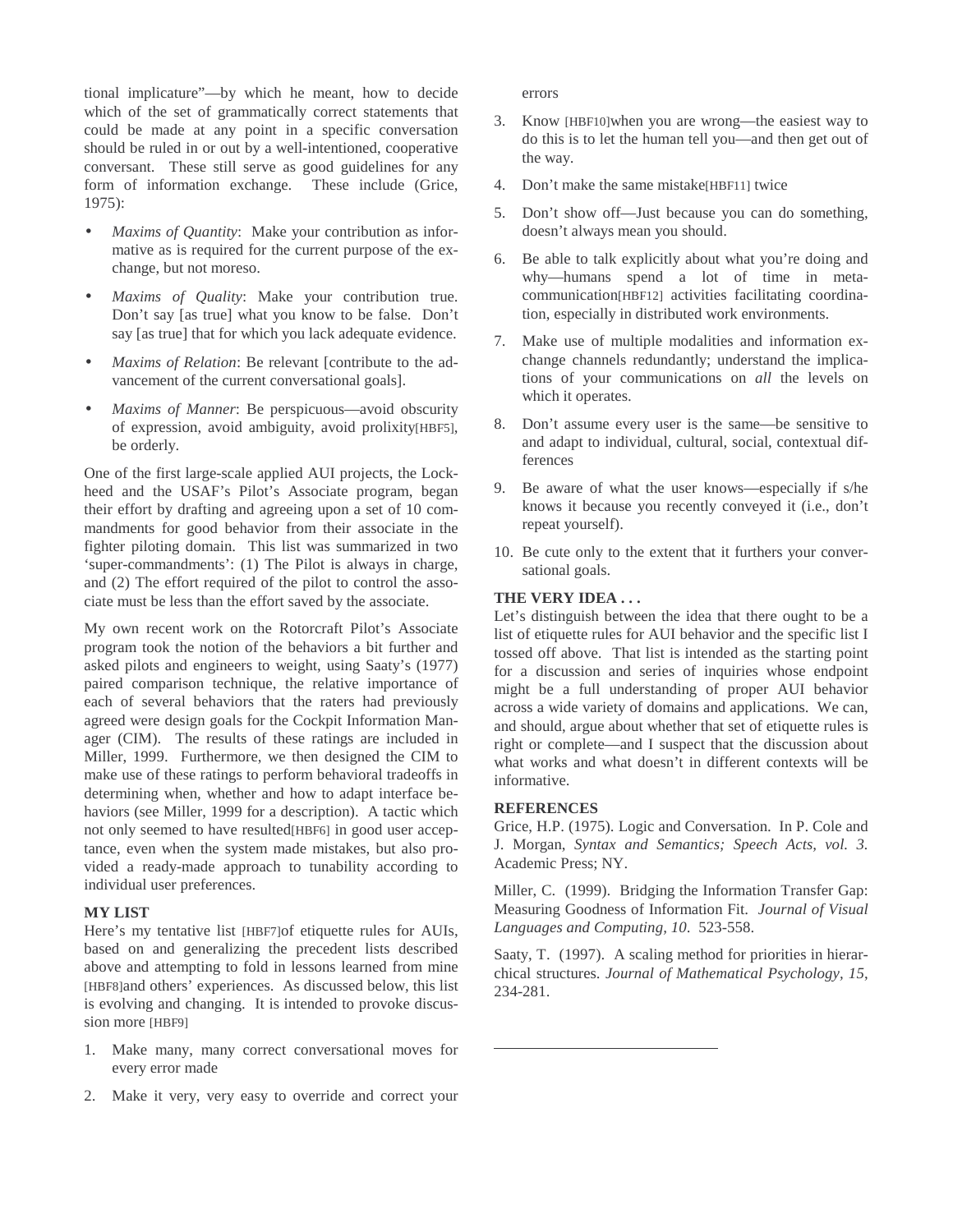#### Page: the contract of the contract of the contract of the contract of the contract of the contract of the contract of the contract of the contract of the contract of the contract of the contract of the contract of the cont

[HBF1] Okay, it's seriously cute. But when the title gets longer than a typical abstract, haven't you crossed a line somewhere? :^).

I really like this paper. Good topic choice, well written, engaging. Great analogy. It occurs to me that you may want to talk about what **sort** of etiquette you would want from your AUI. A good butler? A good mentor? Protégé? Co-worker? A good friend? I think the answer may be closest to the first – someone who would rather go through machinations, even see personal ruin than have his charge look bad.

Ooh, how about the social technique of checking with a mutual friend about questionable communications – and/or having someone who knows him better give the bad news? A whole society of agents facet.

| Page:<br>1<br>[HBF2] Are these rules? Or guidelines? Or standards? I bristle a bit at "rules".                                                                                                  |
|-------------------------------------------------------------------------------------------------------------------------------------------------------------------------------------------------|
| $\mathbf{1}$<br>Page:<br>[HBF3]  how many of us have long since banished the cute paperclip from our desktop?                                                                                   |
| Page:<br>1<br>[HBF4] Gaffe? Or is this one of those subtle psychologist things?                                                                                                                 |
| $\mathbf{2}$<br>Page:<br>[HBF5] Is he being funny here? Avoid obscurityavoid prolixity?                                                                                                         |
| $\mathfrak{2}$<br>Page:<br>[HBF6] This tactic seemed to not only have resulted (doesn't seem to be a verb here.)                                                                                |
| Page:<br>2<br>Do not redirect the course of the conversation without what <b>both</b> of you perceive to be good rea-<br>[HBF7]<br>son.                                                         |
| Be on good behavior until you know someone well.                                                                                                                                                |
| Be on good behavior after you've messed up.                                                                                                                                                     |
| Fawning, cuteness and sarcasm are equally obnoxious – quiet professionalism is best until you<br>know someone well.                                                                             |
| Do not monopolize the conversation, and don't interrupt.                                                                                                                                        |
| Give your co-conversationalist opportunities to agree, disagree or comment, especially if you're<br>exploring unfamiliar territory. If they start to speak, stop to listen.                     |
| Be willing and able to listen to and use guidance.                                                                                                                                              |
| Tell your associate about errors or pending blunders, but do it discreetly.                                                                                                                     |
| Avoid pedantry/Choose your battles/Don't sweat the small stuff.                                                                                                                                 |
| If you don't have anything nice to say, come sit by me. (Alice Longworth Roosevelt)                                                                                                             |
| Page:<br>$\sqrt{2}$<br>[HBF8] My and others'?                                                                                                                                                   |
| 2<br>Page:<br>[HBF9] more intended?                                                                                                                                                             |
| $\mathfrak{2}$<br>Page:<br>[HBF10] Accept?                                                                                                                                                      |
| Page:<br>$\mathcal{L}$<br>[HBF11] And maybe by implication: if you don't understand what mistake you've made, either wait for a<br>quiet moment and ask for clarification, or ask someone else. |

Page: 2